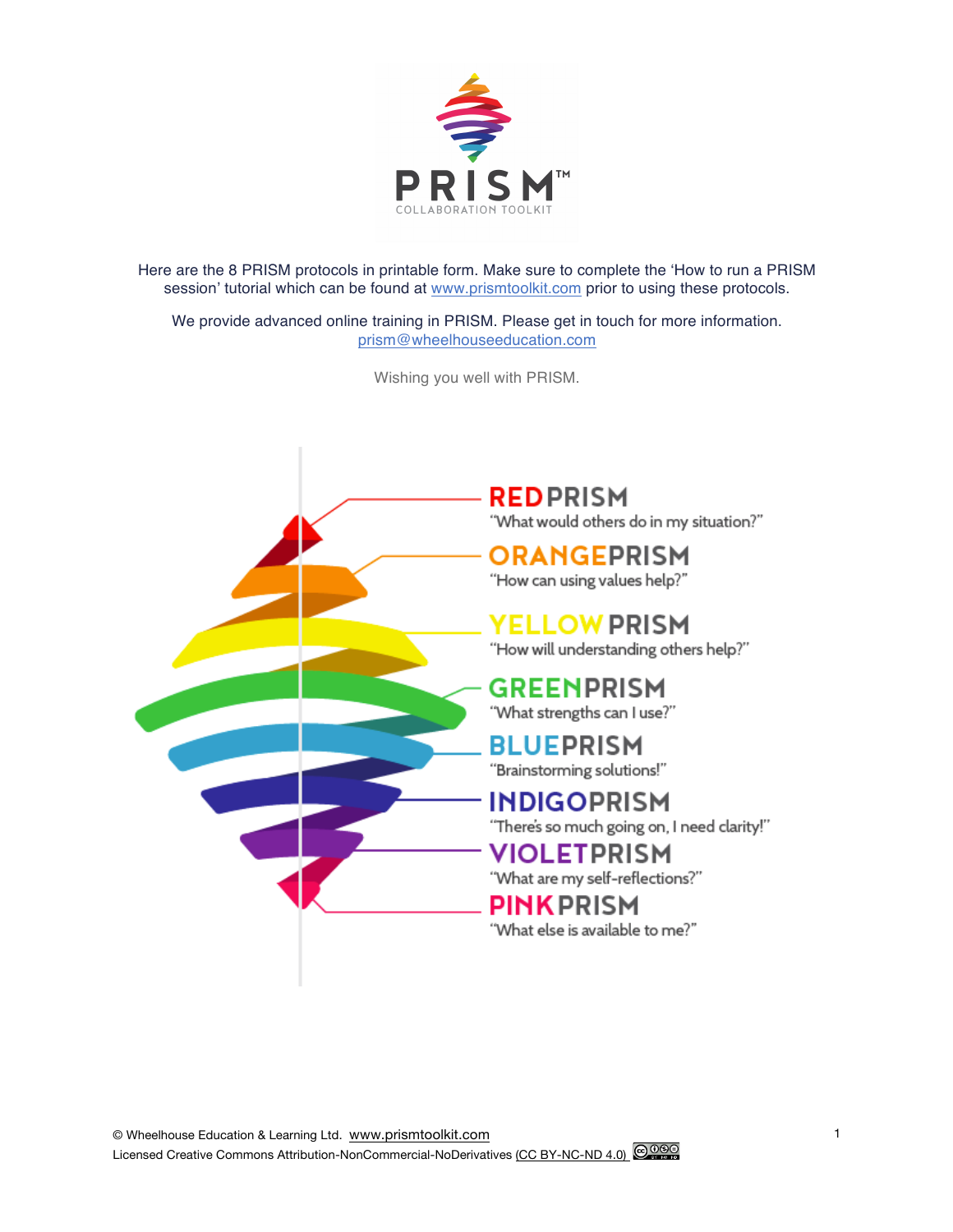#### **RED PRISM**



## **"What would others do in my situation?"**

Aim: To take in the collective knowledge and experience of the group to reach an outcome. Sharing stories using "I" statements, listening deeply and refraining from giving direct advice.



## *THE PROCESS*

### **The Seeker:**

- Gives a brief summary of a situation they encountered.
- Describes what outcome they would like from the PRISM discussion.
- Listens to feedback from Peers without entering into a dialogue.

Before commencing, group members may ask key questions of the Seeker to clarify their understanding of the situation before proceeding. (Refer to list of clarifying questions).

#### **Round 1:**

In turn, using 'I' statements each Peer explains:

- A similar situation they had.
- What action they took.
- What the outcome was.

Refrain from giving advice.

## **Round 2:**

In turn, each Peer:

- Selects a value (organisational or personal) that could be useful in achieving the outcome. (Refer to list of values).
- Describes how the value could be used.

# **Round 3:**

The Seeker briefly comments on:

- What was useful in the feedback or process.
- What steps they will take.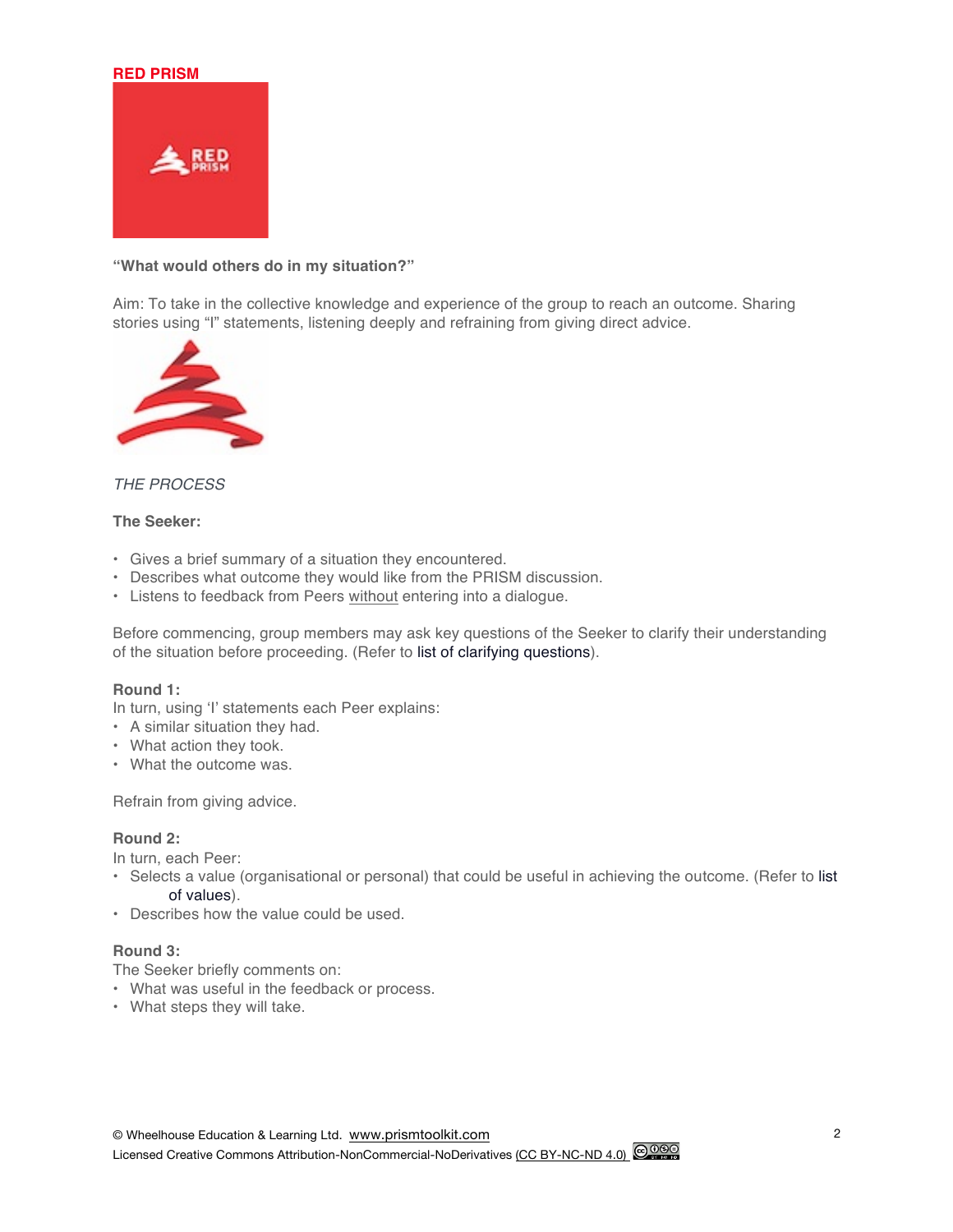### **ORANGE PRISM**



## **"How can using values help?"**

Aim: To use organisational or personal values to assist in meeting new and powerful outcomes. Having others reflect back to you your strengths and new possibilities.



# *THE PROCESS*

#### **The Seeker:**

- Gives a brief summary of a situation they encountered.
- Describes what outcome they would like to take away from the PRISM discussion.
- Listens to the ideas of Peers without entering into a dialogue.
- Brainstorms how to use particular values to assist their situation.

#### **Round 1:**

In turn, each Peer:

Names one value they would apply themselves to improve the situation, and how they think it could be useful. (Refer to the list of values).

#### **Round 2:**

Having listened to each Peer, the Seeker:

- Considers two values they will apply.
- Explains how they will apply those values.
- Describes what outcome will be achieved by using them

#### **Round 3:**

The Seeker advises the group what they found useful.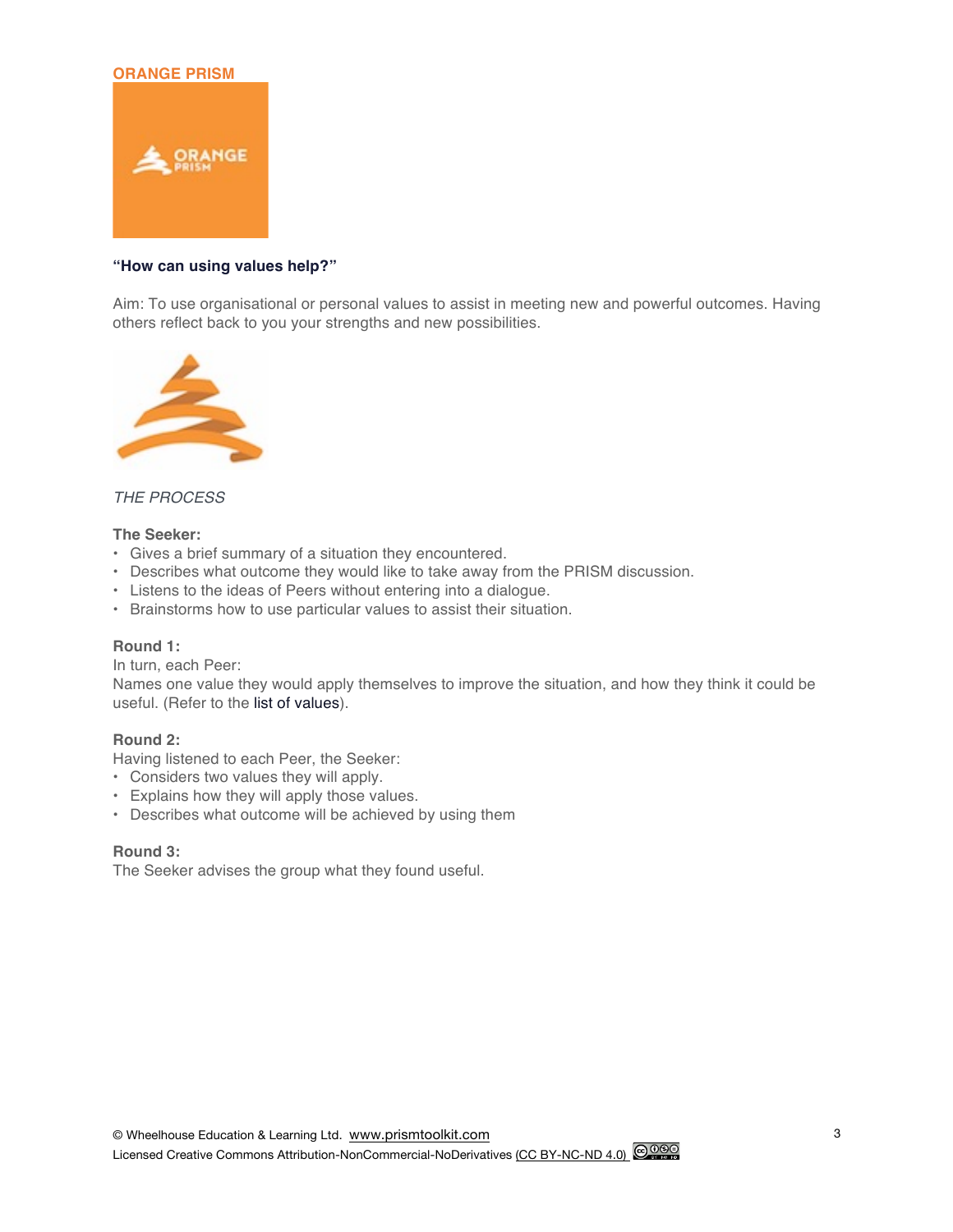## **YELLOW PRISM**



## **"How will understanding others help?"**

Aim: To stand in the shoes of others and check differing perspectives to broaden one's own view of the world and how to manage a situation.



## *THE PROCESS*

### **The Seeker:**

- Gives a brief summary of a situation they encountered.
- Describes what outcome they would like to take away from the PRISM discussion.
- Listens to the questions raised by Peers and answers clearly and succinctly, without entering into a continuous dialogue.

## **Round 1:**

In turn, each Peer asks the Seeker one of the following questions:

- Stand in the shoes of the other person(s) in the situation. What did they really need from the situation or you?
- Stand in the shoes of someone similar to yourself. What could they advise you to do differently?
- Stand in the shoes of someone you consider an excellent role model. What skills would they use to meet the outcome you want?
- Stand in the shoes of a doctor/politician/teacher/ artist/multi-millionaire/CEO/tribal Chief/parent/ancestor or other.

How would they approach the situation?

## **Round 2:**

The Seeker only answers the following question:

• Having stood in the shoes of those other people, what could you do in the future?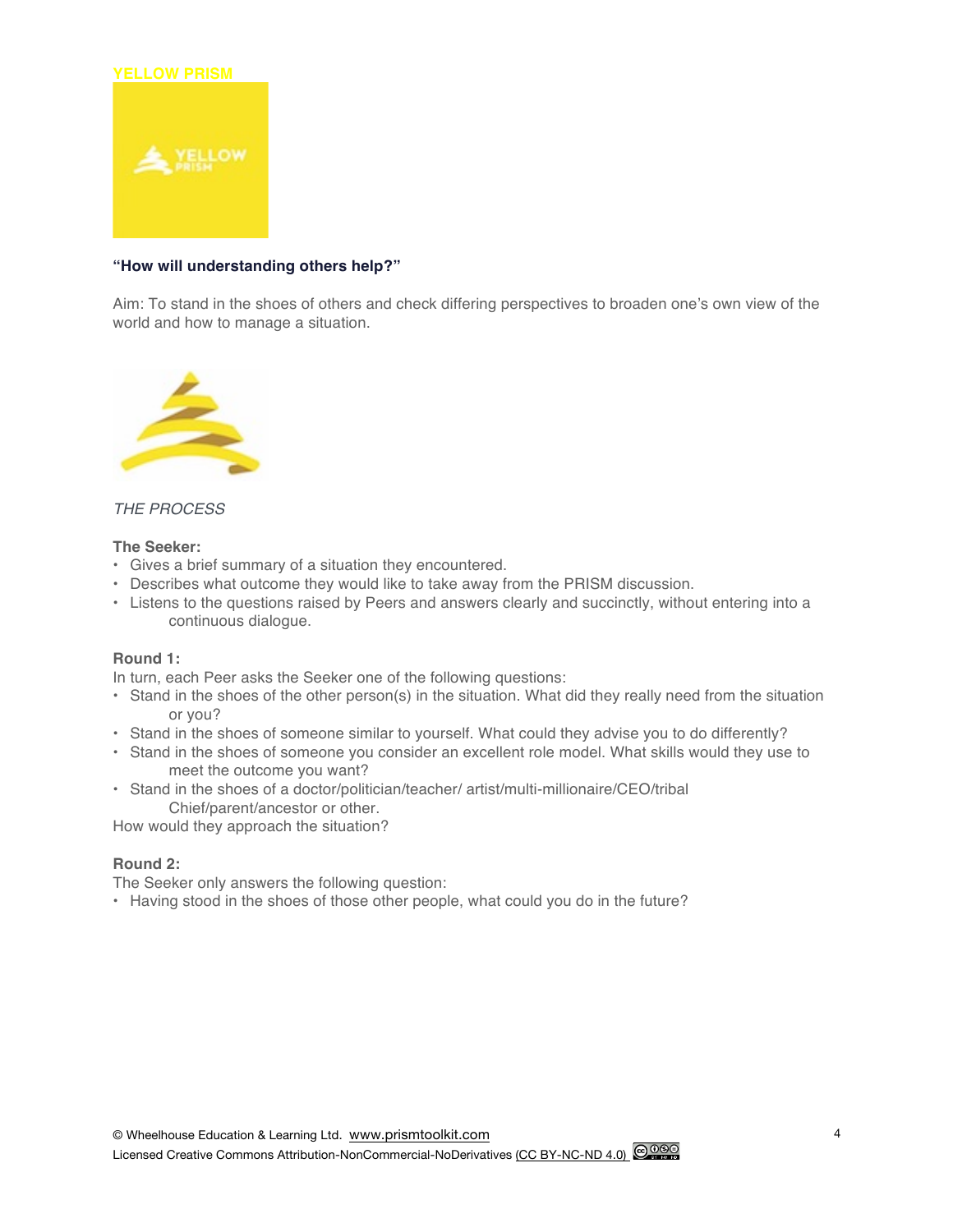#### **GREEN PRISM**



## **"What strengths can I use?"**

Aim: To identify attributes and strengths which can be useful in making necessary changes. Having others reflect your strengths back to you.



## *THE PROCESS*

## **The Seeker:**

- Gives a brief summary of a situation they encountered.
- Describes what outcome they would like to take away from the PRISM discussion.
- Listens to Peer feedback, and then responds with their own view.

### **Round 1:**

In turn, each Peer:

- Names an attribute, skill or capability they think the Seeker has demonstrated from the summary they have given of the situation.
- (If applicable) The Peer describes how they have seen the Seeker use that particular skill before. In response, the Seeker advises how they can turn that attribute into a strength for getting a new and or better outcome.

## **Round 2:**

The Seeker briefly comments on:

- What was useful in the feedback or process.
- What particular steps they will take to reach their new outcome.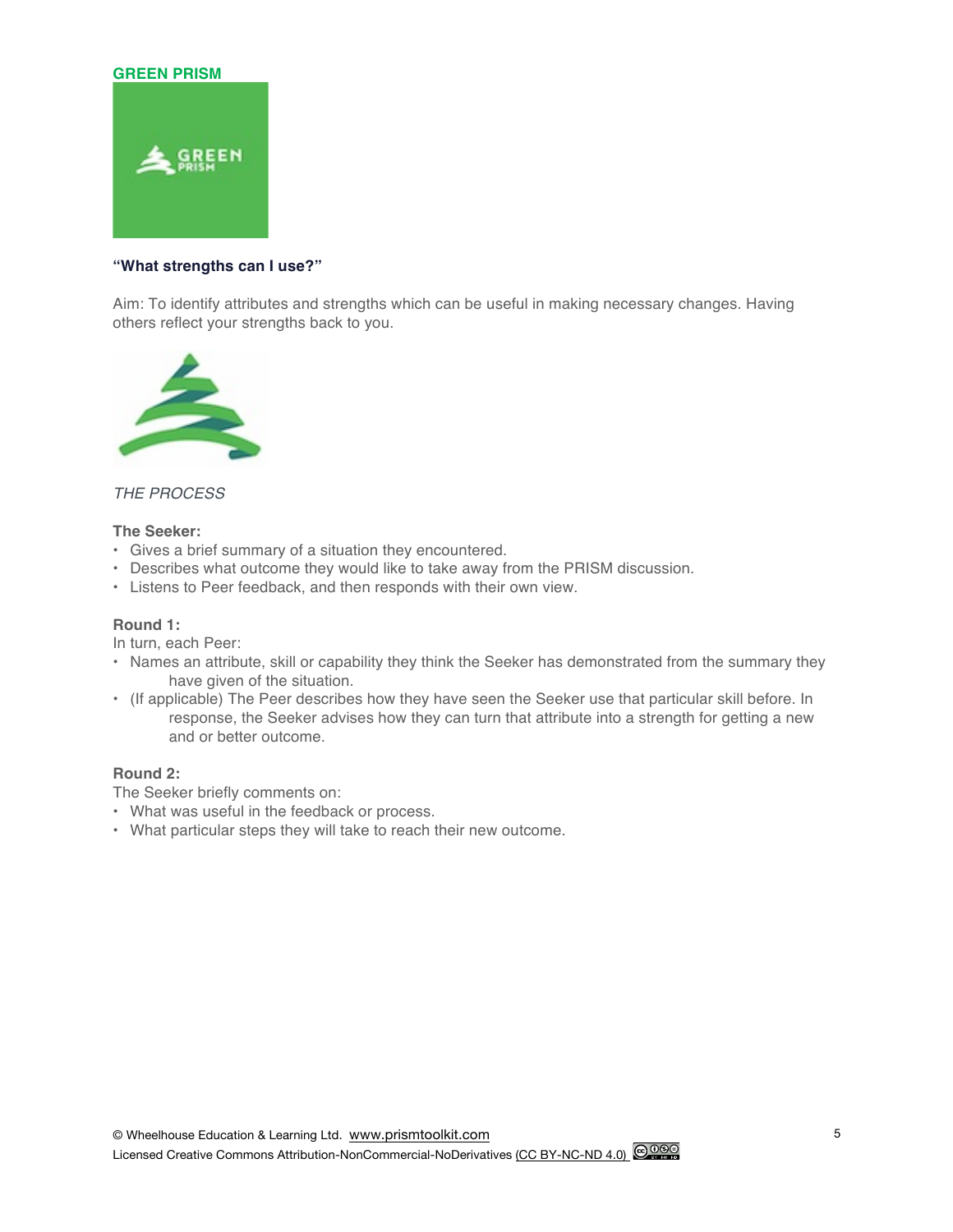### **BLUE PRISM**



## **"Brainstorming solutions!"**

Aim: To solve an issue by focusing on the solutions and how they will be achieved. Thereby creating a pathway of action for the Seeker.



## *THE PROCESS*

## **The Seeker:**

- Gives a brief summary of an issue they have encountered.
- Describes what outcome they would like to take away from the PRISM discussion.
- Listens to Peer feedback without entering into a dialogue. Then when requested, answers the questions asked of them.

## **Round 1:**

The Peers discuss the following questions while the Seeker listens in and observes.

- Brainstorm (at least) three possible solutions.
- Discuss the consequences of each solution.
- Consider any gains and risks. If there are risks, what are solutions to them, or ways to move around them?

## **Round 2:**

The Peer advises:

- Which solution they favour.
- What steps they need to take to implement the change.
- When and how they will evaluate the outcome has been successful.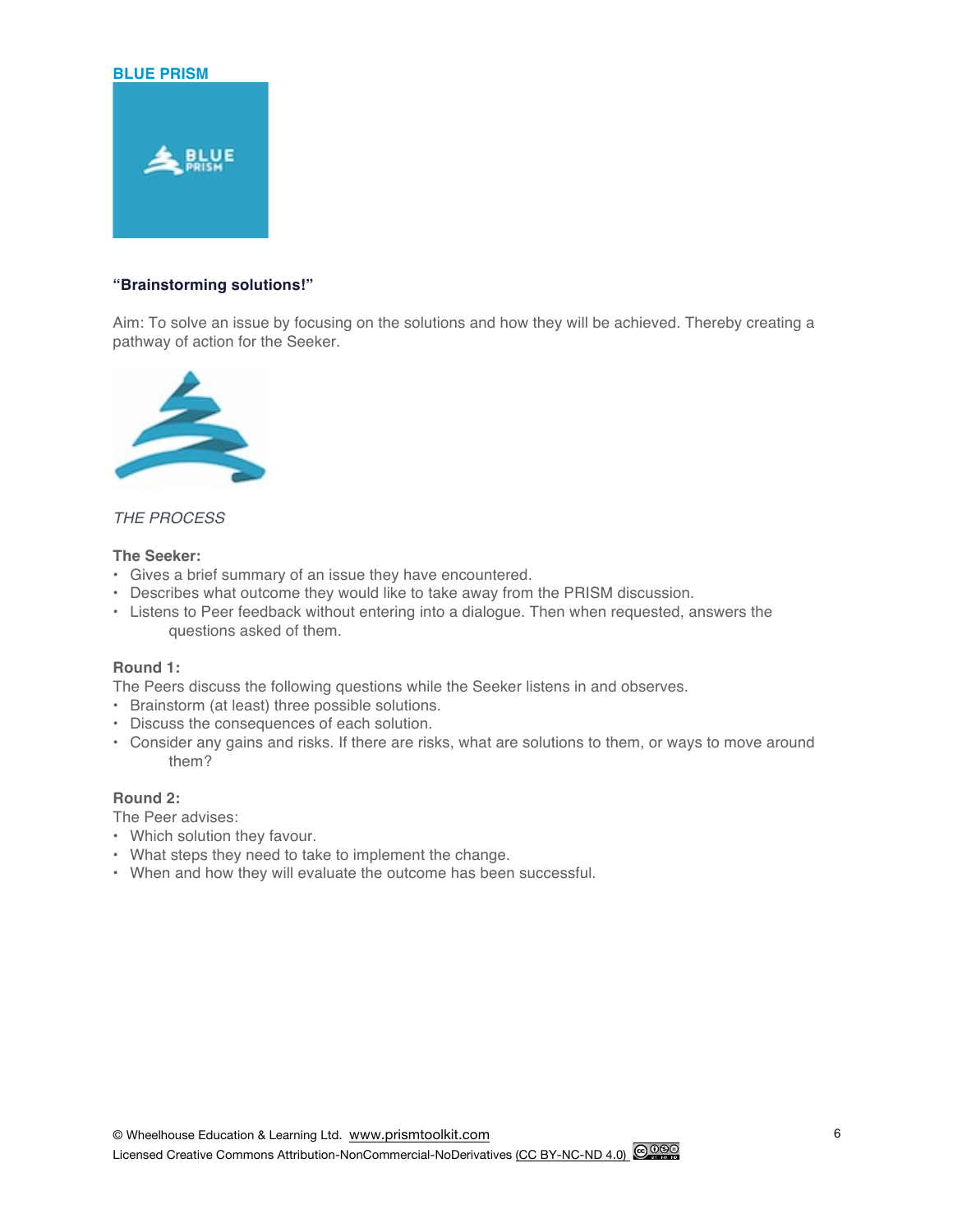#### **INDIGO PRISM**



# **"There's so much going on, I need clarity!"**

Aim: To assist the Seeker to get clarity and find solutions through de-cluttering thoughts, and then focus on solutions.



# *THE PROCESS*

## **The Seeker:**

- Shares with the group what is occurring, and what in their opinion are the problems.
- Advises the group what it is they need help with specifically.
- Peers actively listen, then respond reflectively and ask questions to help the Seeker gain clarity.

## **Round 1:**

Focus on problem clarity:

- Repeat the following process until each Peer has had a turn, or until the Seeker has a shift in perspective.
- Peers should actively listen then respond reactively to what the Seeker has said (or an aspect of it). They then pause and wait for the Seeker to agree or clarify.
- Peers then take turns to ask an open question which focuses on helping the Seeker gain clarity of the problem e.g.
- "So what you're saying is….." . "Could I ask……" The Seeker then responds.

## **Round 2**:

Focus on solution clarity:

- Repeat the following process until each Peer has had a turn, or until the Seeker has a shift in perspective.
- The Facilitator starts by asking the Seeker, "What is a possible solution?" The Seeker shares their thoughts.
- Peers start the reflective listening process again, only this time using open questions that focus on getting solutions.
- The Seeker responds briefly to each question asked of them.

## **Closure:**

• The Seeker advises when they have a solution and describes what it is.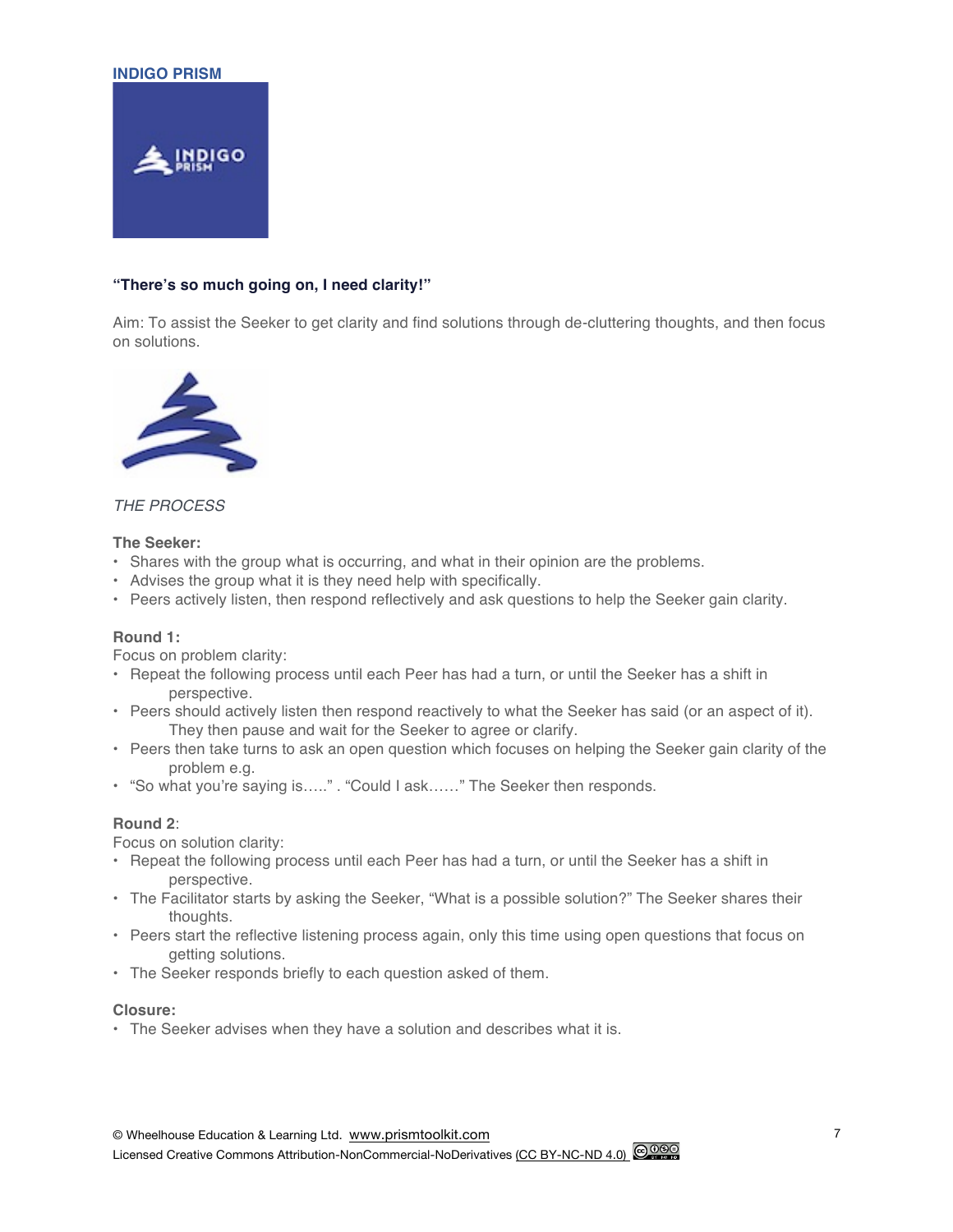#### **VIOLET PRISM**



#### **"What are my own thoughts on how I did?"**

Aim: The Seeker uses a process of self-reflection when others are not available to assist. Use these questions for coaching, for learning and self-improvement.



*THE PROCESS*

The Seeker considers a recent situation they have been in, and then guides themselves through a series of self-reflective questions (at least three) to reflect upon.

Self-reflective questions:

- What actually occurred?
- What did I hear, see and feel about the situation/event?
- What did I think and feel about what I heard, saw or felt?
- What am I pleased about?
- What occurred for me to behave the way I did?
- What other ways were available to me to behave?
- What would it take for me to improve next time?
- What did I enjoy about the experience?
- What key learnings can I take away from this experience?
- How can my key learnings be useful to others?
- What do I think of my rapport with others in the situation?
- What did they need from me?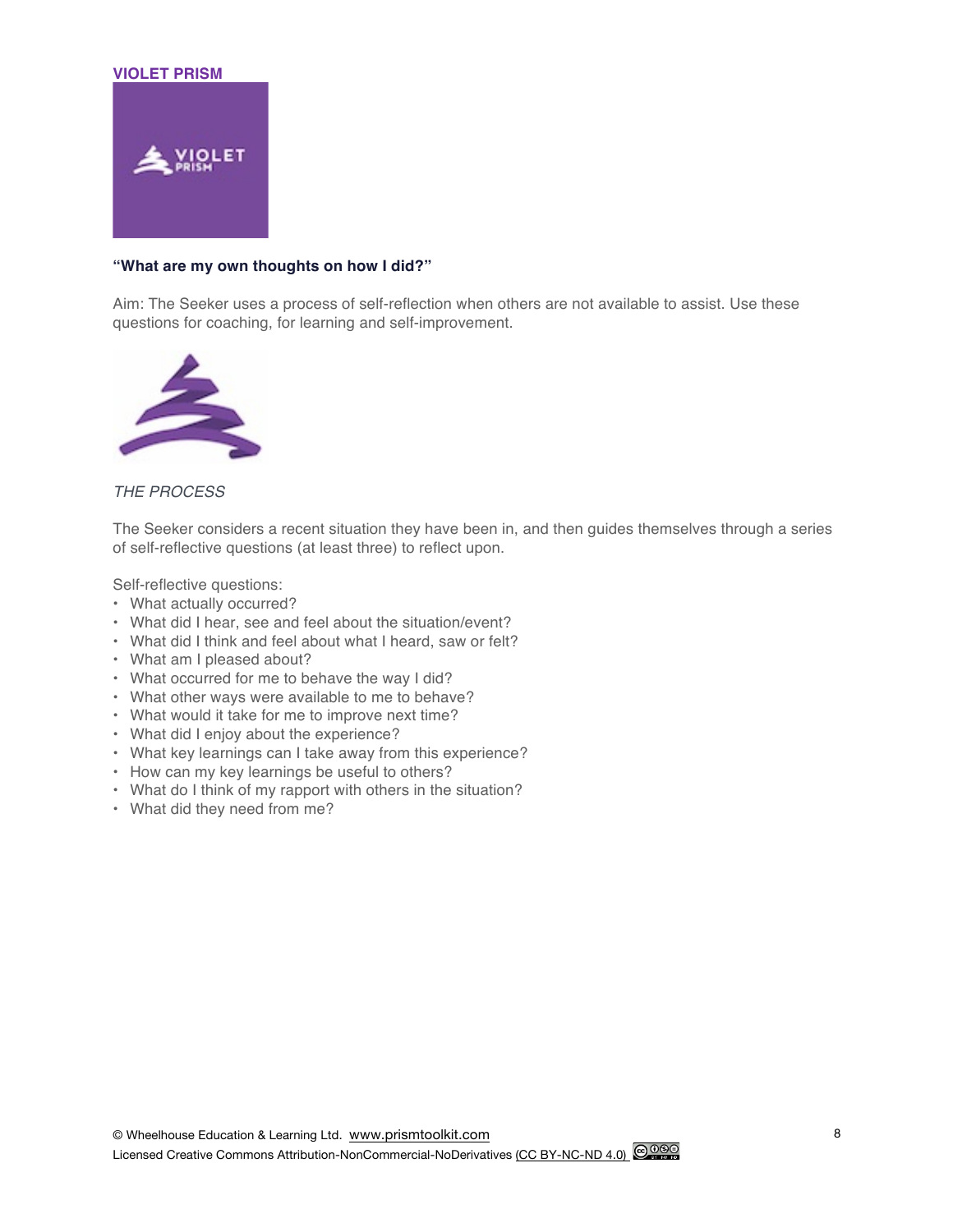#### **PINK PRISM**



## **"What else is available to me?"**

Aim: To uncover new possibilities and opportunities. To invent and create the future.



## *THE PROCESS*

#### **The Seeker:**

- Gives a brief summary of a situation, idea or problem they have encountered.
- Describes what outcome they would like to take away.
- Listens to ideas from each Peer without debate and then must build upon each of those ideas with their own thoughts until a number of alternatives have been raised while being playful.

#### **Round 1**:

#### Sharing and building on ideas

Repeat the following process until each Peer has had a turn, or until several alternatives have been offered. Go around the group offering ideas and building upon each idea. Ideas can be practical, innovative, creative and boundary pushing.

- Peer 1 begins by providing a solution. The Seeker listens and then builds on the solution by starting with, "A build on that idea is……"
- Peer 2 either builds on the Seeker's thoughts or offers an alternative idea. Again, the Seeker listens and then builds on the solution by starting with, "A build on that idea is…".

## **Round 2:**

### **The Seeker:**

- Shares new insights gained.
- Chooses an idea(s) that has merit to move forward with.
- Explains the next steps they need to take.

Describes when and how they will evaluate the outcome has been successful.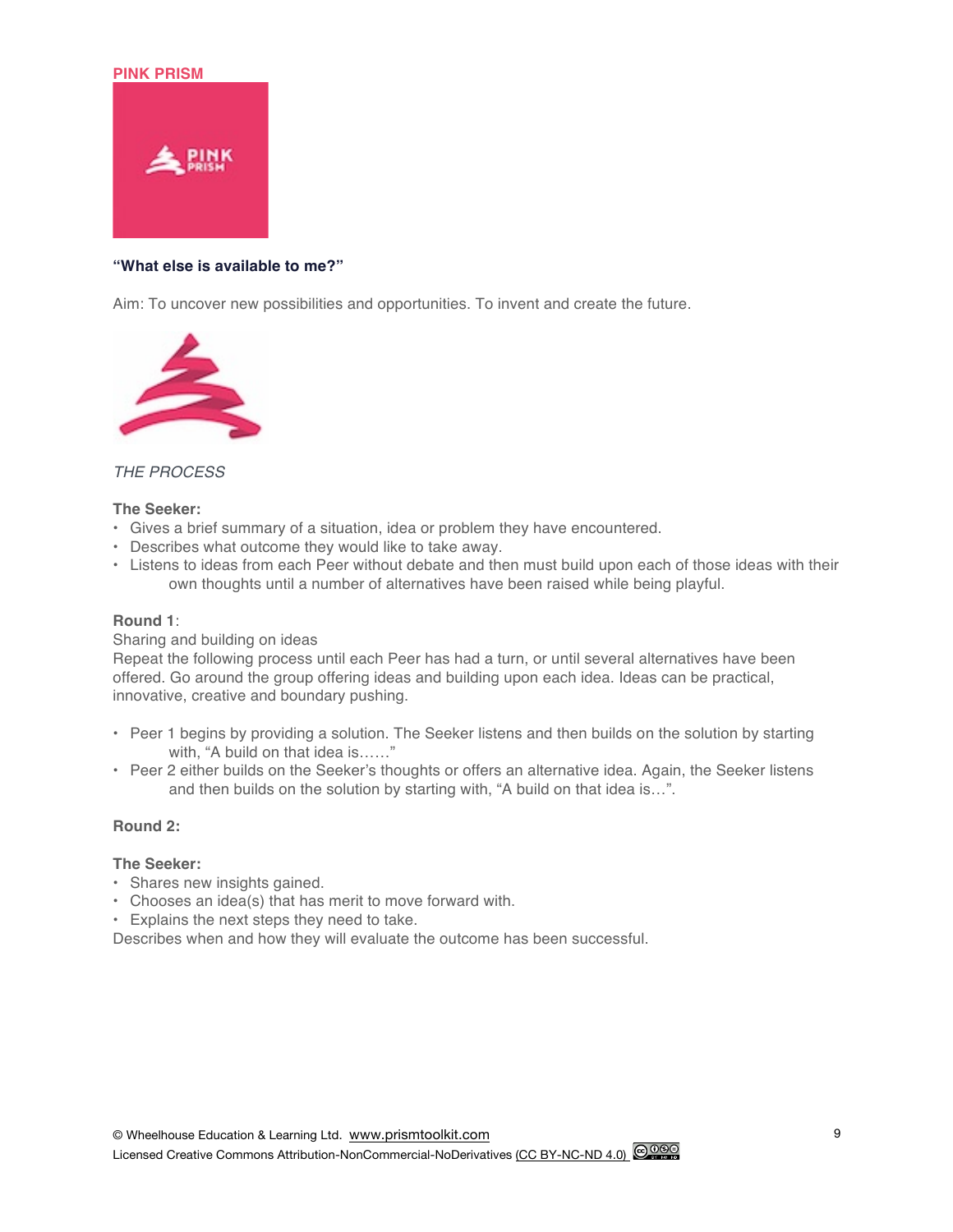# **QUESTIONS**

A list of questions to ask the Seeker during a session to help others gain clarity, evaluate their situation, brainstorm ideas and find solutions.

## **Understanding the situation or context:**

- Could you tell me more about that please?
- Can you give me more detail about what you did specifically?
- What did [x] say or do?
- How did others see it?
- What happened after that?
- What exactly did you say?
- Is that all? Is there anything you have missed out?
- What have you tried so far? What worked? What didn't?
- What else can you remember about...?
- What led you to...
- What eventually happened?
- What kind of feedback did you get?
- What was the outcome?

## **Defining the issue:**

- What do you think the problem is?
- What are your assumptions about…?
- How much do you assume to be true?
- How do you know that is true?
- What are the facts?
- What is the evidence?
- What is the connection between…..and…..?
- What if the opposite were true? Then what?
- How might your assumptions about… have influenced
- how you are thinking about...?
- Understanding their intention:
- What was your intention when...?
- What did you hope for?
- What did you wish for?

## **Understanding how they feel about themselves:**

- And how did you feel about that?
- What was your role in the outcome?
- How much of a problem is this really for you?

# **Brainstorming for options:**

- What are options for meeting your outcome?
- What else? And, then what else?
- What other alternatives are there?
- What might others suggest you can do?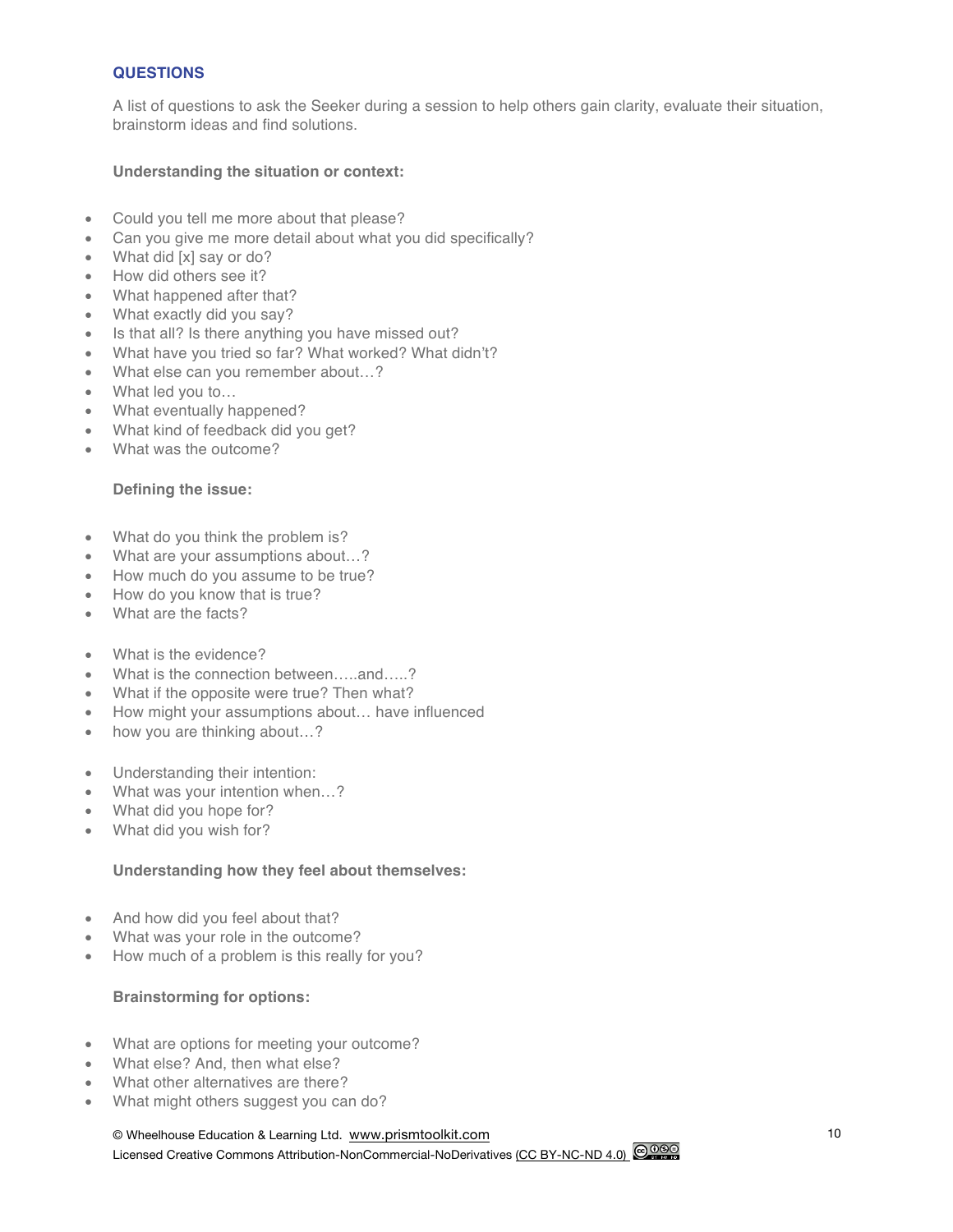# **Choose a Value**

| Accountability       | Expressiveness                | Professionalism     |
|----------------------|-------------------------------|---------------------|
| Accuracy             | Fairness                      | Prudence            |
| Achievement          | Faith                         | Quality             |
| Adventurousness      | <b>Fitness</b>                | Reliability         |
| Altruism             | Fluency                       | Resourcefulness     |
| Ambition             | Focus                         | Restraint           |
| <b>Assertiveness</b> | Freedom                       | Results oriented    |
| <b>Balance</b>       | Fun                           | Rigor               |
| Being the best       | Generosity                    | Security            |
| Belonging            | Goodness                      | Self-actualisation  |
| <b>Boldness</b>      | Grace                         | Self-control        |
| Calmness             | Growth                        | Selflessness        |
| Carefulness          | Happiness                     | Self-reliance       |
| Challenge            | Hard work                     | Sensitivity         |
| Cheerfulness         | Health                        | Serenity            |
| Clarity of mind      | Helping society               | Service             |
| Commitment           | Honesty                       | Simplicity          |
| Community            | Honour                        | Soundness           |
| Compassion           | Humility                      | Speed               |
| Competitiveness      | Independence                  | Spontaneity         |
| Consistency          | Ingenuity                     | <b>Stability</b>    |
| Contentment          | Inner harmony Inquisitiveness | Strategic           |
| Continuity           | Insightfulness                | Strength            |
| Contribution         | Intelligence                  | <b>Structure</b>    |
| Control              | Intellectual                  | <b>Success</b>      |
| Correctness          | Intuition                     | Sustainability      |
| Cooperation          | Joy                           | Support             |
| Courtesy             | Justice                       | Teamwork            |
| Creativity           | Leadership                    | Temperance          |
| Curiosity            | Legacy                        | <b>Thankfulness</b> |
| Decisiveness         | Love                          | Thoroughness        |
| Determination        | Loyalty                       | Thoughtfulness      |
| Diligence            | Make a difference             | <b>Timeliness</b>   |
| <b>Discretion</b>    | Mastery                       | Tolerance           |
| <b>Diversity</b>     | Merit                         | Tradition           |
| Dynamism             | Openness                      | <b>Usefulness</b>   |
| Economy              | Order                         | Vitality            |
| <b>Effectiveness</b> | Originality                   | Vision              |
| Efficiency           | Patriotism                    |                     |
| Elegance             | Valor                         | Your values         |
| Empathy              | Vision                        |                     |
| Enjoyment            | Vitality                      |                     |
| Enthusiasm           | Perfection                    | Your org's values   |
| Equality             | Playfulness                   |                     |
| Excellence           | Positivity                    |                     |
| Excitement           | Practicality                  |                     |
| Expertise            | Preparedness                  |                     |
| Exploration          |                               |                     |
|                      |                               |                     |